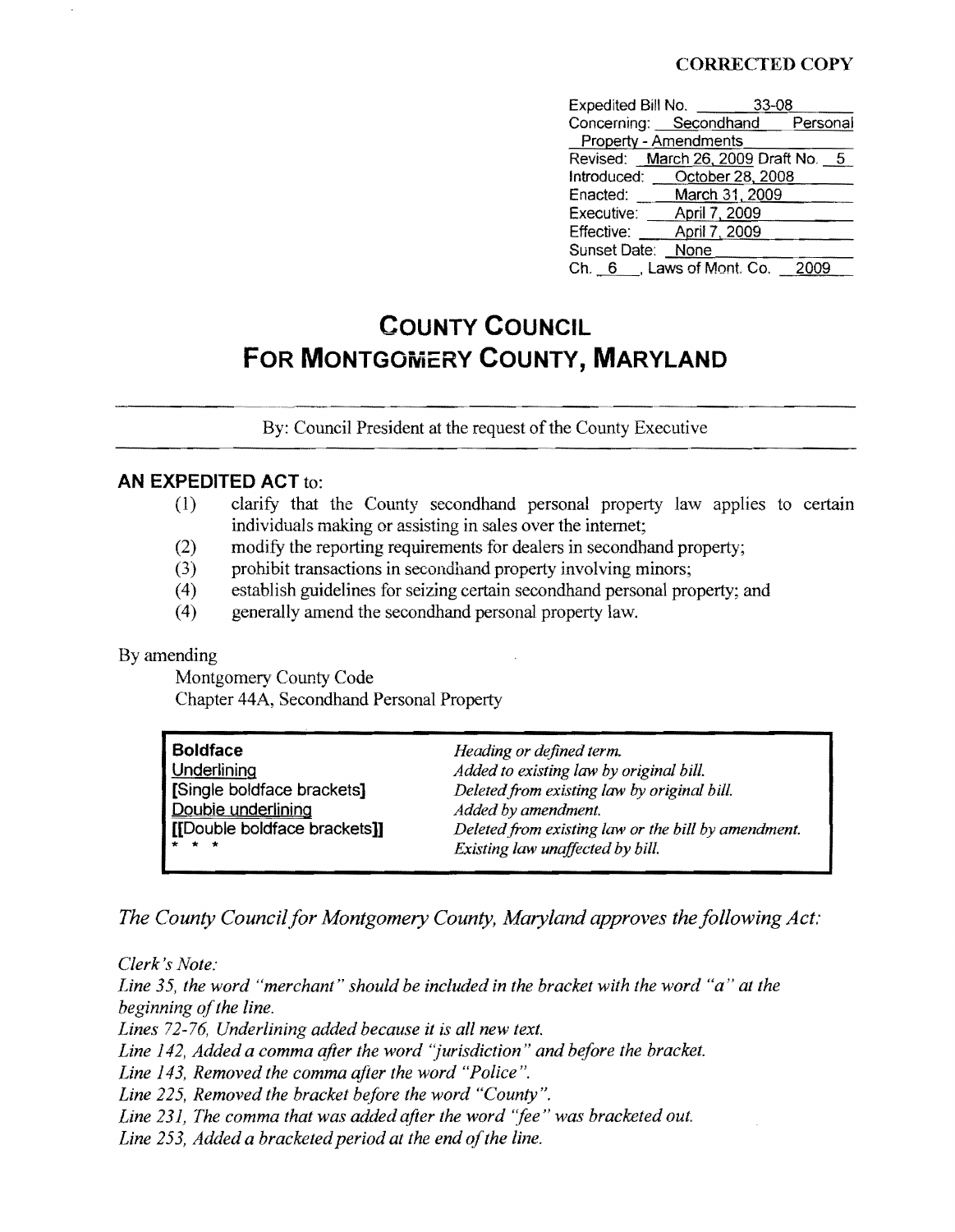- 1 2 3 4 5 6 7 8 9 10 11 12 13 14 15 16 17 18 19 20 21 22 23 24 25 26 Sec. 1. Chapter 44A is amended as follows: 44A-1. Definitions. When used in this [chapter]Chapter: [(a)] *Dealer* means [any] a person conducting the business of buying, [obtaining, acquiring or] receiving, or marketing secondhand personal property in the County, including: [and any person engaged as]  $(1)$  an auctioneer; and  $\delta$  a person who buys, receives, markets, or assists in the sale of secondhand personal property through the internet or another electronic method. [(b)] *Director* means the [director of the department of police] Chief of Police. [(c) *Merchant* means a person who regularly deals in personal property or otherwise by his occupation holds himself out as having knowledge or ski11 peculiar to the practice or goods involved in transactions involving personal property or to whom such knowledge or skill may be attributed by employment of an agent or broker or other intermediary who, by his occupation, holds himself out as having knowledge or skill relating to personal property.] [(d)] *Person* [means] includes an individual, corporation, business trust, estate, trust, partnership association,  $[two (2)]$  2 or more persons having a joint or common interest, or any other legal or commercial entity. [(e)] *Personal property* [means] includes radios and other audio equipment; televisions and other video equipment; photographic, optical and computer equipment; typewriters, calculators and other electronic or electrical home or office appliances, machines or equipment; firearms; bicycles; jewelry; furs,
- 27 28 leather goods; watches; paintings; fine or historic china, crystal, glass or porcelain; *objets d'art;* power tools; carpets and rugs; musical instruments;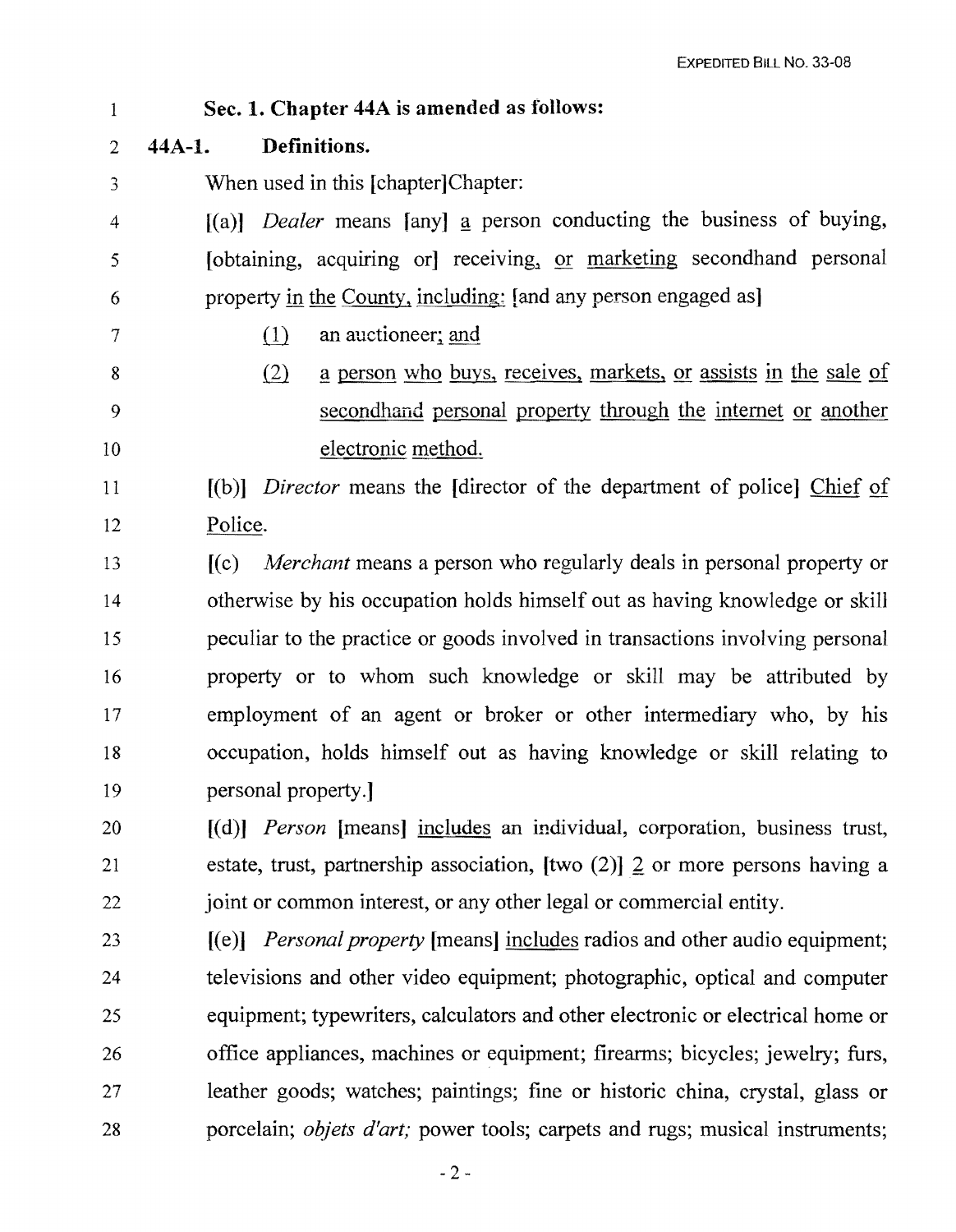- 29 and any item serialized, marked for [personal] identification purposes, or 30 engraved.
- 31 Police means the County Police Department or another police department 32 having jurisdiction.
- 33 [(f)] *Secondhand personal property* means previously owned personal 34 property [which is] offered for sale or as collateral by any person, other than 35 [a merchant] the manufacturer, wholesale distributor, or original retail seller, 36 acting in the ordinary course of business. [It] Secondhand personal property 37 does not include personal property purchased at a public sale.

38 [(g)] *Public sale* means a sale open to the public and held in a location open 39 and accessible to the public, [pursuant to] with sufficient public notice of the 40 time and place of the sale [such as will afford] to give the public a 41 reasonable opportunity to participate [in the sale].

- 42  $*$  \* \* \* 43 44A-3. Required books and records; reporting requirements.
- 44 (a) A dealer [shall] must keep all [business books] records and receipts 45 required by this section at the business location for a minimum of [one 46 (1)] 1 year from the date of the latest [transaction] recorded 47 transaction [in said book].
- 48 (b) A dealer [shall cause a written] must keep an electronic record, in 49 [the] English [language], [to be made] of each [transaction involving 50 a] purchase[, acquisition] or receipt by or on behalf of the dealer [of 51 secondhand personal property] at the time of the transaction. Each 52 transaction [shall] must be recorded in [a] an electronic format 53 specified by [executive] regulation[, adopted by the county executive] 54 under method (3), [of section 2A-15 of this Code, and shall contain] 55 which contains the following information: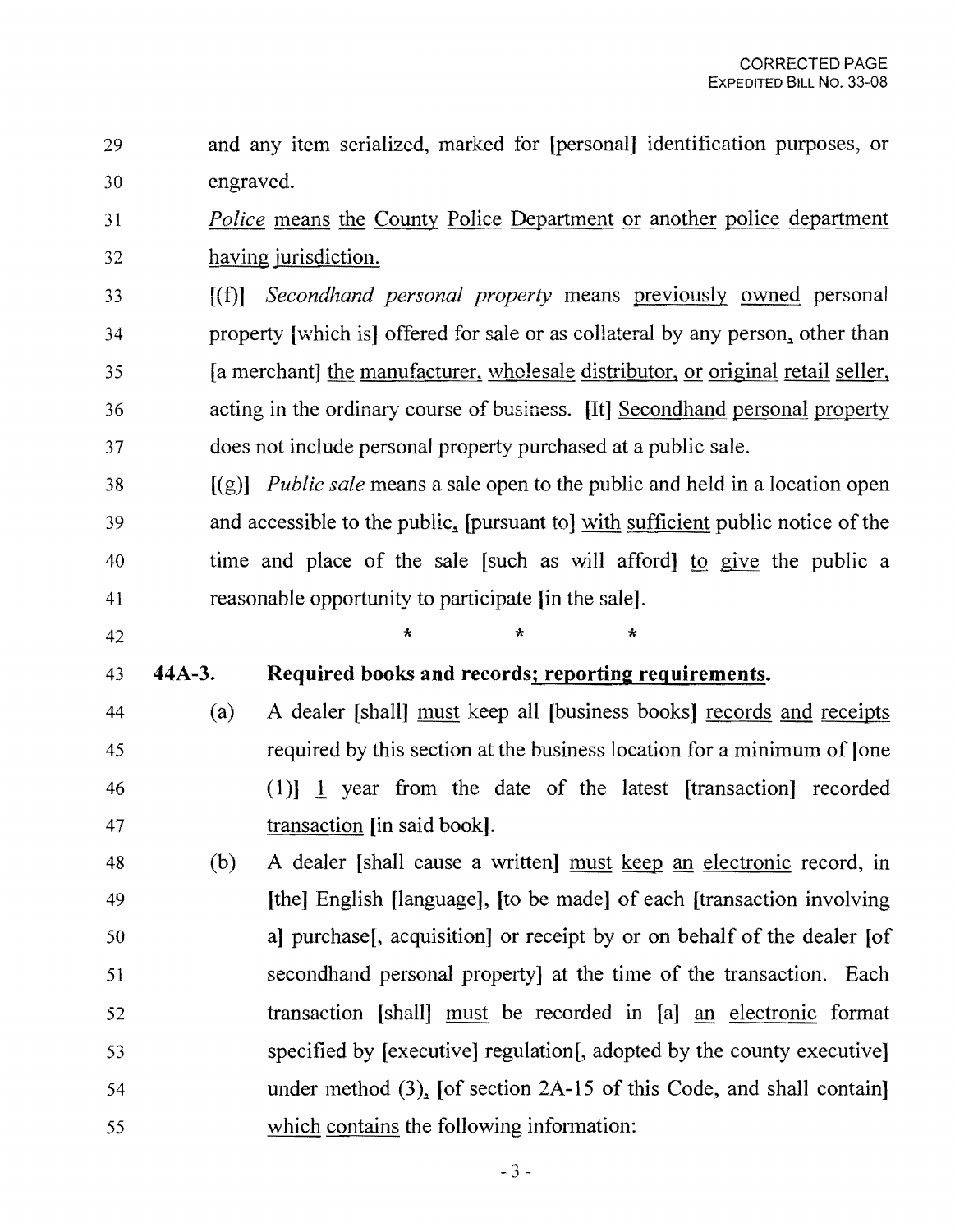- 56 (1) The name, date of birth, address, [[social security number,]] 57 race, sex [and], physical description, and signature of the person 58 selling the item;
- 59 (2) The driver's license number or similar proof of identification of 60 the person selling the item;
- 61 (3) The date and time of the transaction;
- 62 (4) The identification, including signature, of the person making 63 the record entry;
- 64 (5) A full physical description of each item purchased[, obtained, 65 acquired] or received by the dealer, including but not limited to,. 66 shape, size, color, and a [listing] list of all numbers, marks, 67 monograms, trademarks, manufacturer's names, serial numbers, 68 inscriptions and any other marks of identification appearing on 69 the item; and
- 70 (6) The consideration paid for each item or set of items [for which 71 a separate price was negotiated].
- $72$  (c) A dealer must give the Police:
- 73 (1) electronic notice of each transaction within 24 hours after the 74 transaction; and
- $\frac{75}{2}$  (2) a copy of the written record of each transaction required in 76 subsection (b) within 7 days after the transaction.
- 77 **44A-4. Retention of secondhand personal property.**
- 78 (a) A person [may] must not sell, melt, change or alter (except for 79 customary testing), take apart, destroy, obliterate identification marks, 80 or dispose of any secondhand personal property purchased[, obtained, 81 acquired] or received by a dealer until [eighteen  $(18)$ ] [[30]]  $\overline{21}$  days 82 **Indee S** [have elapsed from the date of compliance with the reporting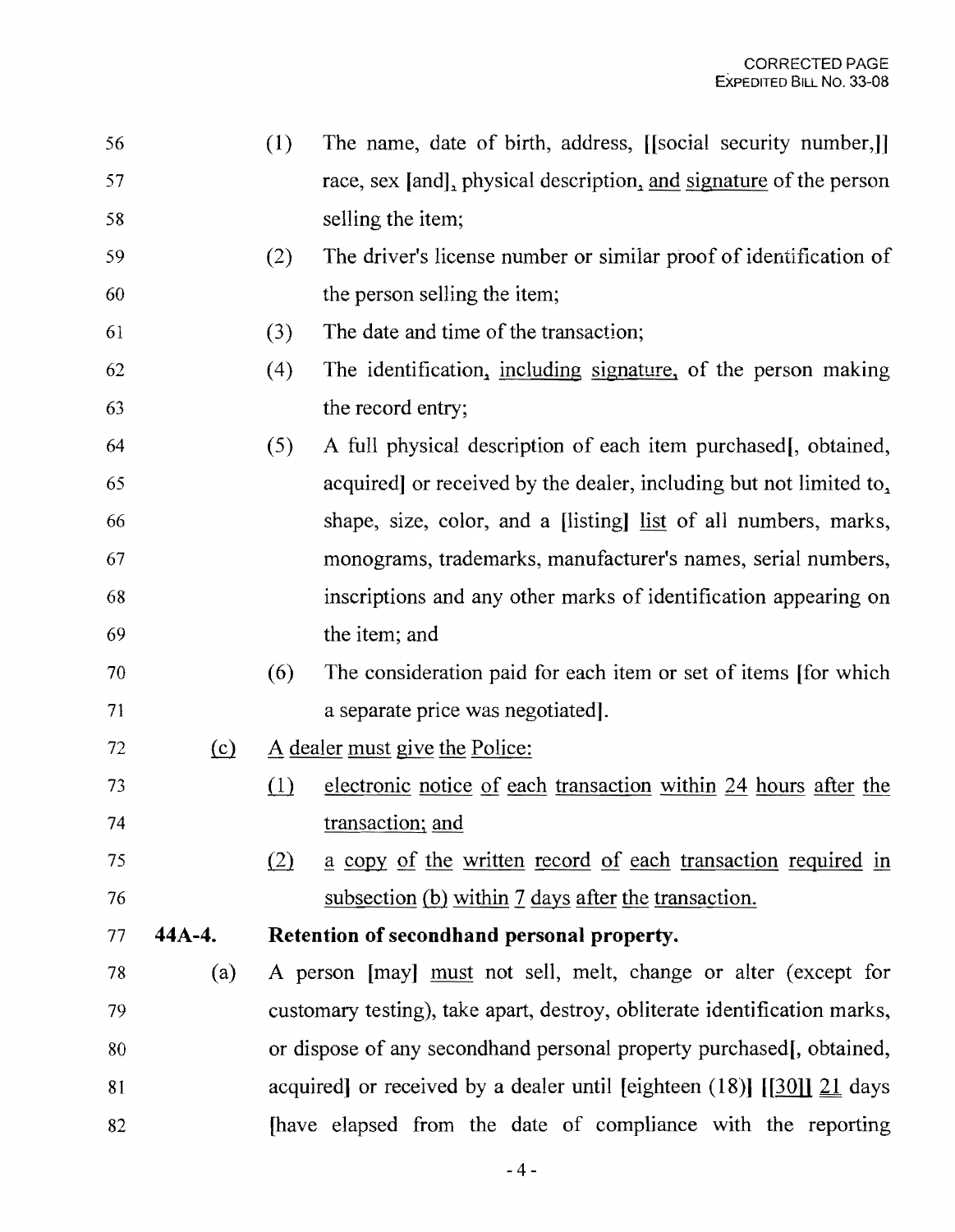- 83 requirements of section 44A-6] after the record of the transaction is 84 submitted to the Police.
- 85 (b) All secondhand personal property purchased[, obtained, acquired] or 86 received by a dealer [shall] must be stored at the dealer's business 87 location until [eighteen (18)] [[30]] 21 days [have elapsed from the 88 date of compliance with the reporting requirements of section 44A-6] 89 after the record of the transaction is submitted to the Police, or for 90 such additional time [as to] per any specific item [or items] as [may be 91 directed by the director or his designee] the Police require. All stored 92 items [being so stored shall] must be identified by a tag attached to the 93 property numbered [in a manner] to correspond with the number of 94 the transaction [description in the business records required to be kept 95 by section 44A-3] record. Items purchased in bulk may be tagged in 96 bulk. The storage requirements in this subsection do not apply to a 97 [Consignees] consignee who: [need not comply with the foregoing 98 storage requirements, provided they]
- 99  $[(i)$  operate] (1) operates from a fixed place of business[,];
- $100$  [(ii) comply] (2) complies with the tagging requirements of this 101 subsection[,]; and
- 102 [(iii) withhold (3) withholds payment for consignments for at least 103 [eighteen (18)] 30 days [from the date they are] after each item 104 is received.
- 105 (£} Items may be stored at other locations in [Montgomery] the County 106 approved by the [director] Police. The dealer [shall] must produce 107 these items at the business location within [one (1)] 1 hour [of] after a 108 request to do so by [a police officer] the Police. [having jurisdiction. 109 Where compliance is impossible because of] A dealer who cannot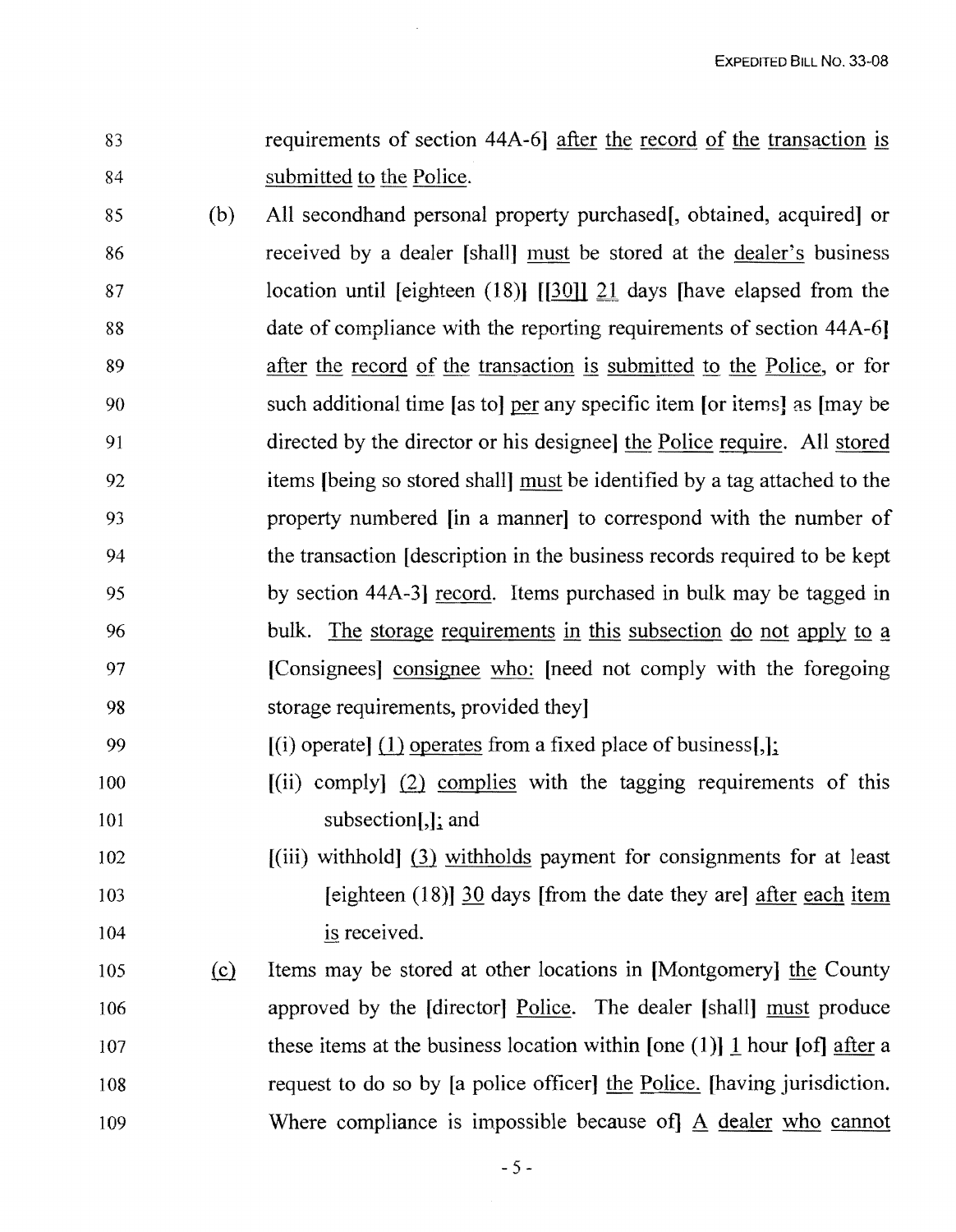110 comply with a request to produce an item made after regular business 111 hours [the close of business hours, the item shall be produced within 112 one (1)] must produce the item within 1 hour [of] after the opening of 113 business on the next business day.

114  $[(c)](d)$  The requirements of subsections (a), [ and [b], and  $(c)$  [shall] do 115 not [be applicable] apply to [any] secondhand personal property 116 which has been inspected and [received written clearance] cleared for 117 earlier disposition by the [director or his designee in accordance with] 118 Police under regulations adopted [by the county executive] under 119 method (3) [of section 2A-15 of this Code].

# 120 44A-S. [Exemption for certain dealers.] Transactions involving minors 121 prohibited.

122 [The county executive may, by regulation adopted under method (3) of section 2A-123 15 of this Code, modify or eliminate the licensing, holding, record keeping or 124 reporting requirements of this chapter as they pertain to dealers who derive less 125 than ten (10) percent of their gross personal property sales from the sale of 126 secondhand personal property.] A dealer must not buy or receive any secondhand 127 personal property from a person under 18 years old.

128 44A-6. [Report to Montgomery County department of police; regulations and

## 129 forms] Confidentiality of reports to Police.

130 [A dealer shall deliver to the director, or his designee, on or before the first 131 business day of each week, a complete, correct and legible copy of the information 132 required to be kept in section 44A-3, on forms prescribed by the director for all 133 secondhand personal property purchased, obtained, acquired or received since the 134 date of the last report. These] The reports [shall be considered] to the Police 135 required by Section 44A-3 are confidential information for use by law enforcement 136 agencies for law enforcement purposes. The full physical description of reported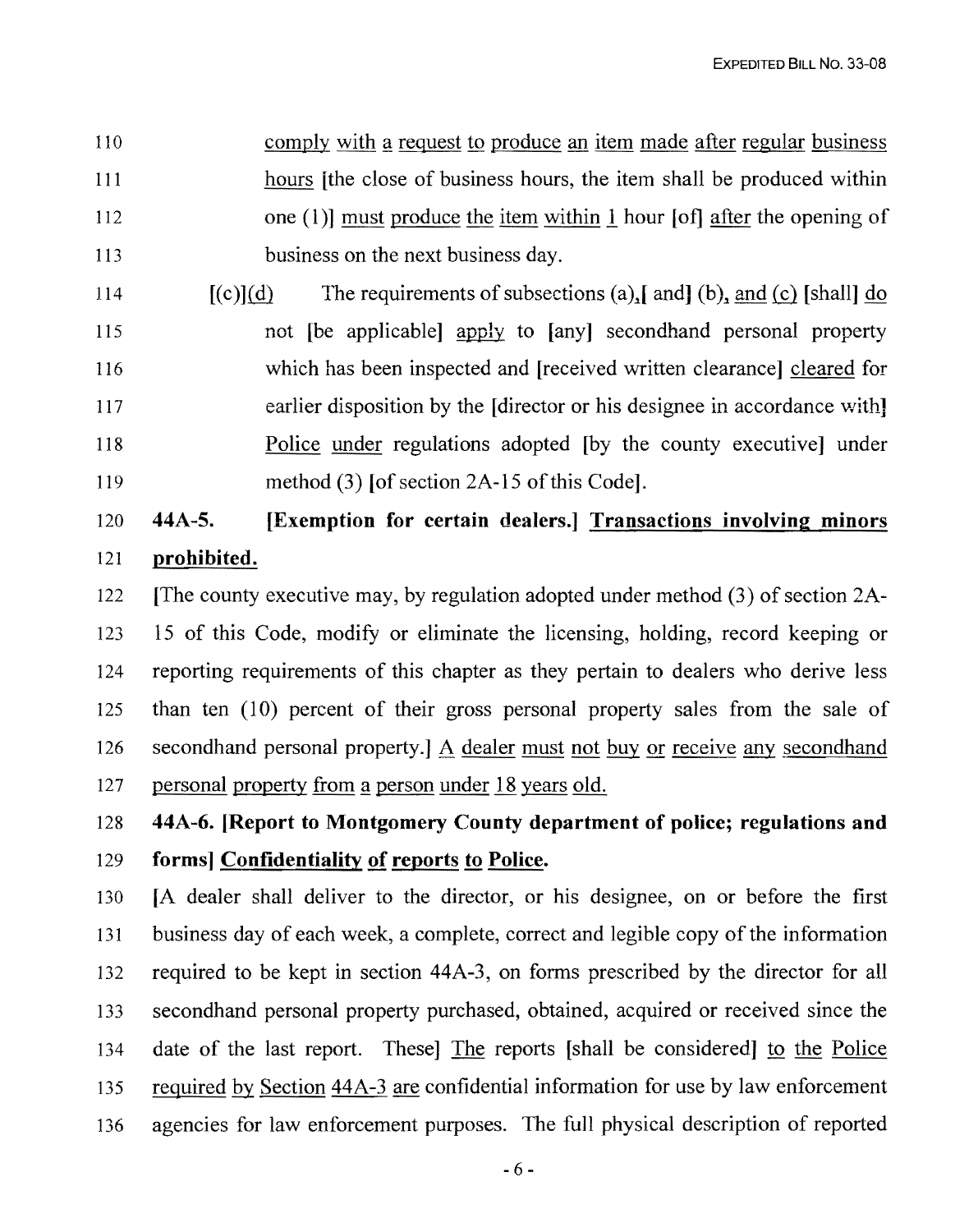137 items may, however, be shown to private individuals [for the purpose of] to aid in 138 identifying stolen property.

# 139 **44A-7. Inspection by [Montgomery County department of] police; release of** 140 **stolen property.**

- 141 (a) A dealer [shall] must permit [any officer of the Montgomery County 142 department of police, or other police departments having jurisdiction,] 143 the Police to:
- $(1)$  examine the [books and] records required by this [chapter] 145 Chapter;
- 146 (2) Itol examine any personal property purchased, *[obtained,* 147 **acquired,** received, or stored at the business location; and
- 148 (3) Itol require retention for an additional leighteen (18) 30 days 149 **[beyond]** after the storage retention period [specified above] 150 **under Section 44A-4, of any property [known or believed by]** 151 which the police know or believe to be missing or stolen.
- 152 (b) A dealer must release to the Police an item of secondhand personal 153 property, other than a security or printed evidence of indebtedness, 154 located at the dealer's place of business [of the dealer] if:
- 155 (1) the Police have reasonable cause to believe that the item was 156 stolen;
- 157 (2) the owner of the item or victim of the theft has positively 158 identified the item;
- 159 (3) the owner of the item or the owner's agent or designee has 160 **provided an affidavit of ownership;**
- 161 (4) the stolen property report describes the item by:
- $162$  (i) a date;
- 163 (ii) initials it bears;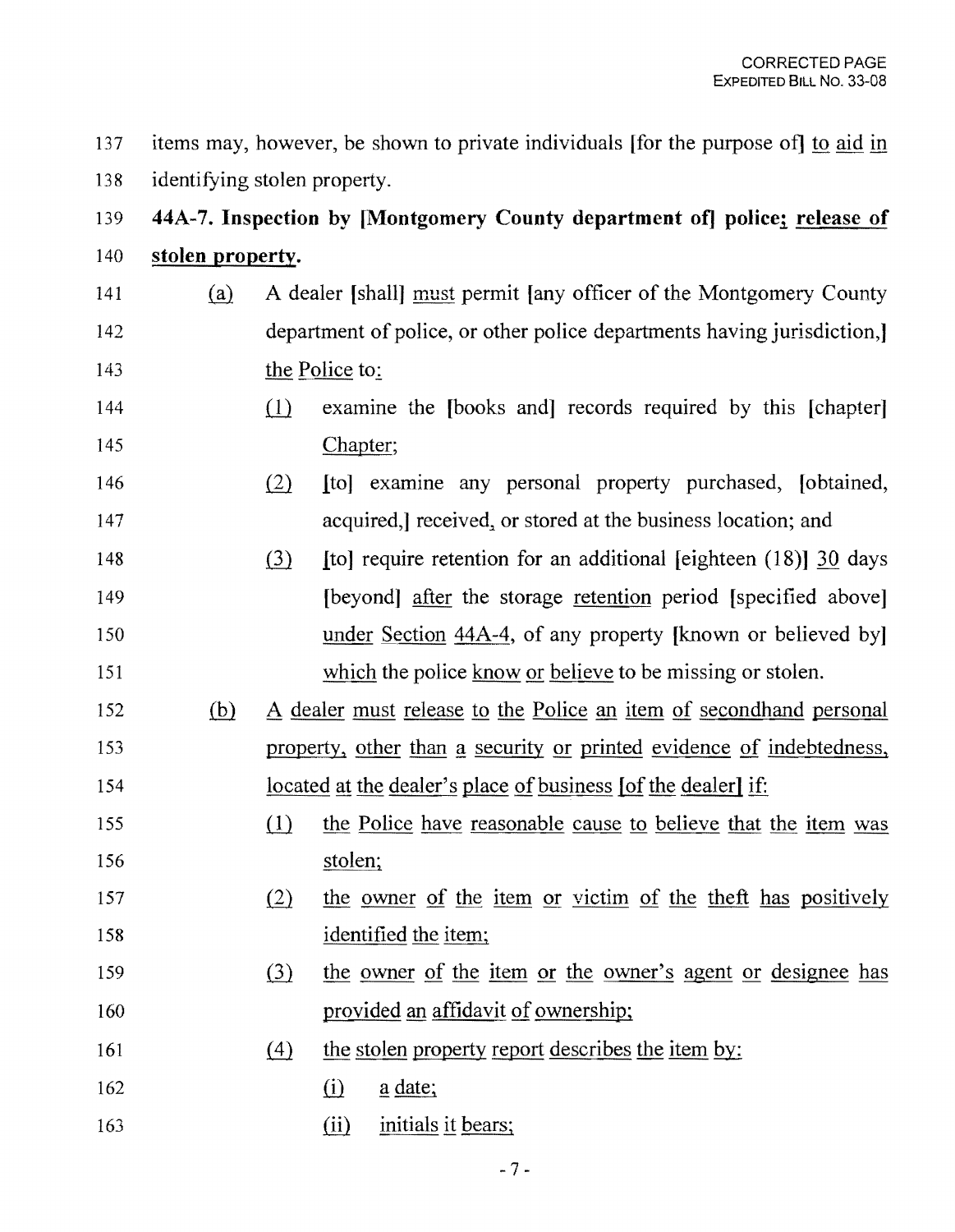| 164 |     | (iii)                                                                            | an insurance record;                                            |  |
|-----|-----|----------------------------------------------------------------------------------|-----------------------------------------------------------------|--|
| 165 |     | (iv)                                                                             | a photograph;                                                   |  |
| 166 |     | $(\underline{v})$                                                                | a sales receipt;                                                |  |
| 167 |     | (vi)                                                                             | a serial number;                                                |  |
| 168 |     | (vii)                                                                            | specific damage;                                                |  |
| 169 |     | (viii)                                                                           | the facts that show that the item is one of a kind; or          |  |
| 170 |     | (ix)                                                                             | <u>a unique engraving; or</u>                                   |  |
| 171 |     | (5)<br>the                                                                       | property is involved in an on-going criminal<br>or              |  |
| 172 |     |                                                                                  | administrative proceeding where violations of this Chapter have |  |
| 173 |     |                                                                                  | occurred.                                                       |  |
| 174 | (c) | <u>The Police must give the dealer a receipt for each item of secondhand</u>     |                                                                 |  |
| 175 |     | personal property released to the Police pursuant to subsection (b).             |                                                                 |  |
| 176 |     | The receipt must:                                                                |                                                                 |  |
| 177 |     | describe the item; and<br>(1)                                                    |                                                                 |  |
| 178 |     | (2)<br>notify the dealer of the right to request a statement of charges          |                                                                 |  |
| 179 |     | against the individual who sold or gave the item to the dealer                   |                                                                 |  |
| 180 |     |                                                                                  | for theft under State law.                                      |  |
| 181 |     |                                                                                  | 44A-8. Application for license; license fee.                    |  |
| 182 |     | (a) [Each application for a license must be made on the form that the $\Phi$ The |                                                                 |  |
| 183 |     | Office of Consumer Protection [requires. The] must make available an             |                                                                 |  |
| 184 |     | application form for a dealer's license that requires an applicant               |                                                                 |  |
| 185 |     | [must] to certify that the information given is correct under the                |                                                                 |  |
| 186 |     | penalties of perjury.                                                            |                                                                 |  |
| 187 | (b) | The annual license fee for each license shall be established by the              |                                                                 |  |
| 188 |     | County The Executive, by [written] regulation adopted under method               |                                                                 |  |
| 189 |     | (3) [of Section 2A-15 of this Code], must set a license fee in an                |                                                                 |  |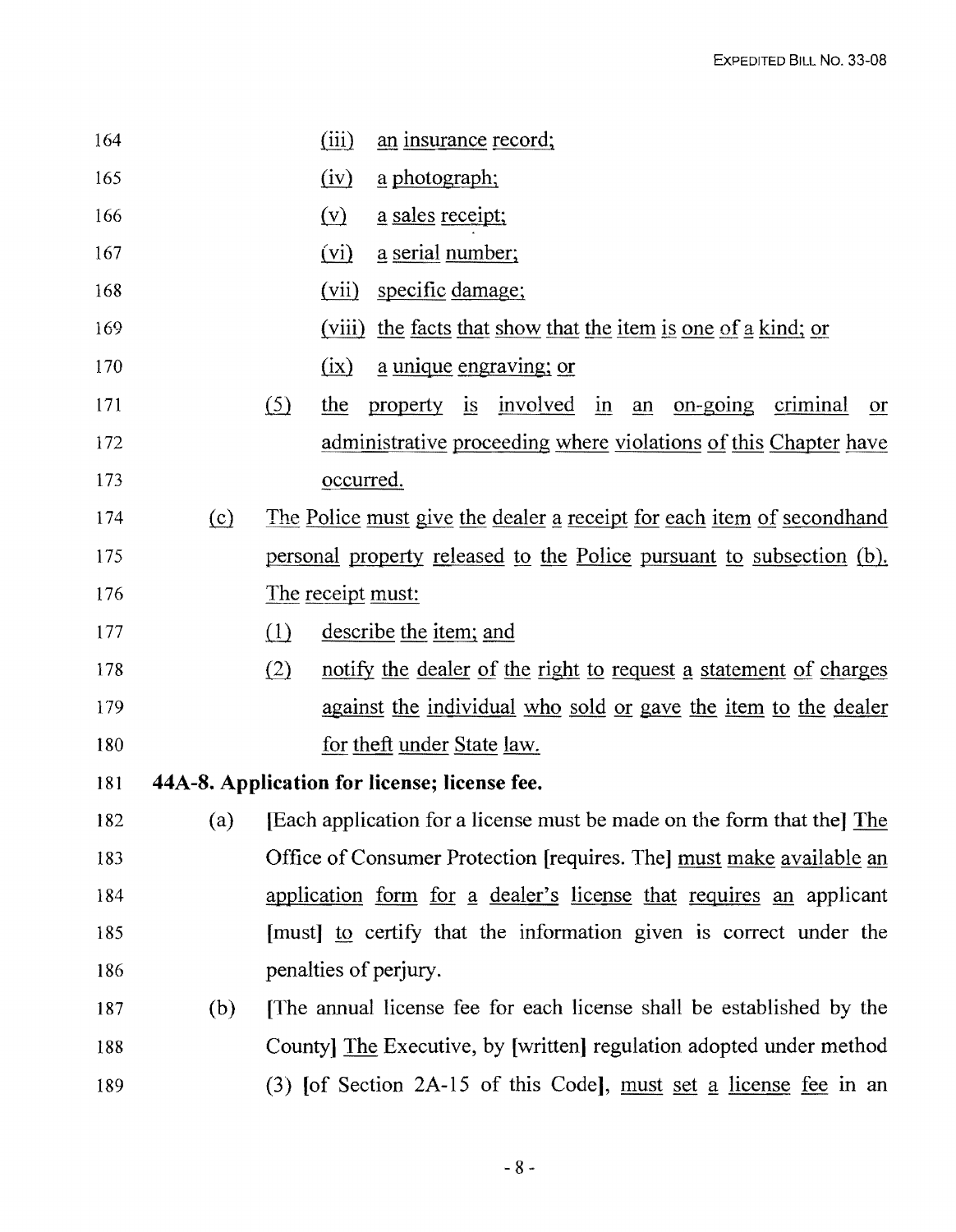- 190 amount that does not [to) exceed the estimated costs of administering 191 and enforcing this Chapter.
- 192 (c) [Each] The dealer must agree in the application [for a dealer's license 193 shall contain a statement) to:
- 194 (1) Ithat the applicant authorizes] authorize the [Montgomery 195 County Department of] Police [or other police departments 196 having jurisdiction to inspect the [books,] records, inventory, 197 and premises of the business during normal business hours[, 198 **and a statement that the dealer agrees**];
- 199 (2) Ito] pay for the purchase of any secondhand personal property 200 by check; and
- 201 (3) not [to] cash any [such] check, except a check issued by the 202 dealer to pay for secondhand personal property or as permitted 203 by [executive] regulation adopted [by the County Executive] 204 under method (3) [of Section 2A-15 of this Code].

205 (d) Only individuals may apply for a dealer's license.

- 206 (1) If and A license application for a license is madel on behalf of 207 a corporation or limited partnership [, the license shall] must be 208 applied for by and issued to the president of the corporation or 209 one or more members of the partnership who are authorized to 210 act for it.
- 211 (2) If the application is made A license application on behalf of a 212 partnership[, the license shall] must be applied for by and 213 issued to all of the partners who are authorized to act for the 214 partnership. [Where any partner is a corporation or limited 215 partnership, the application shall be made by and issued to the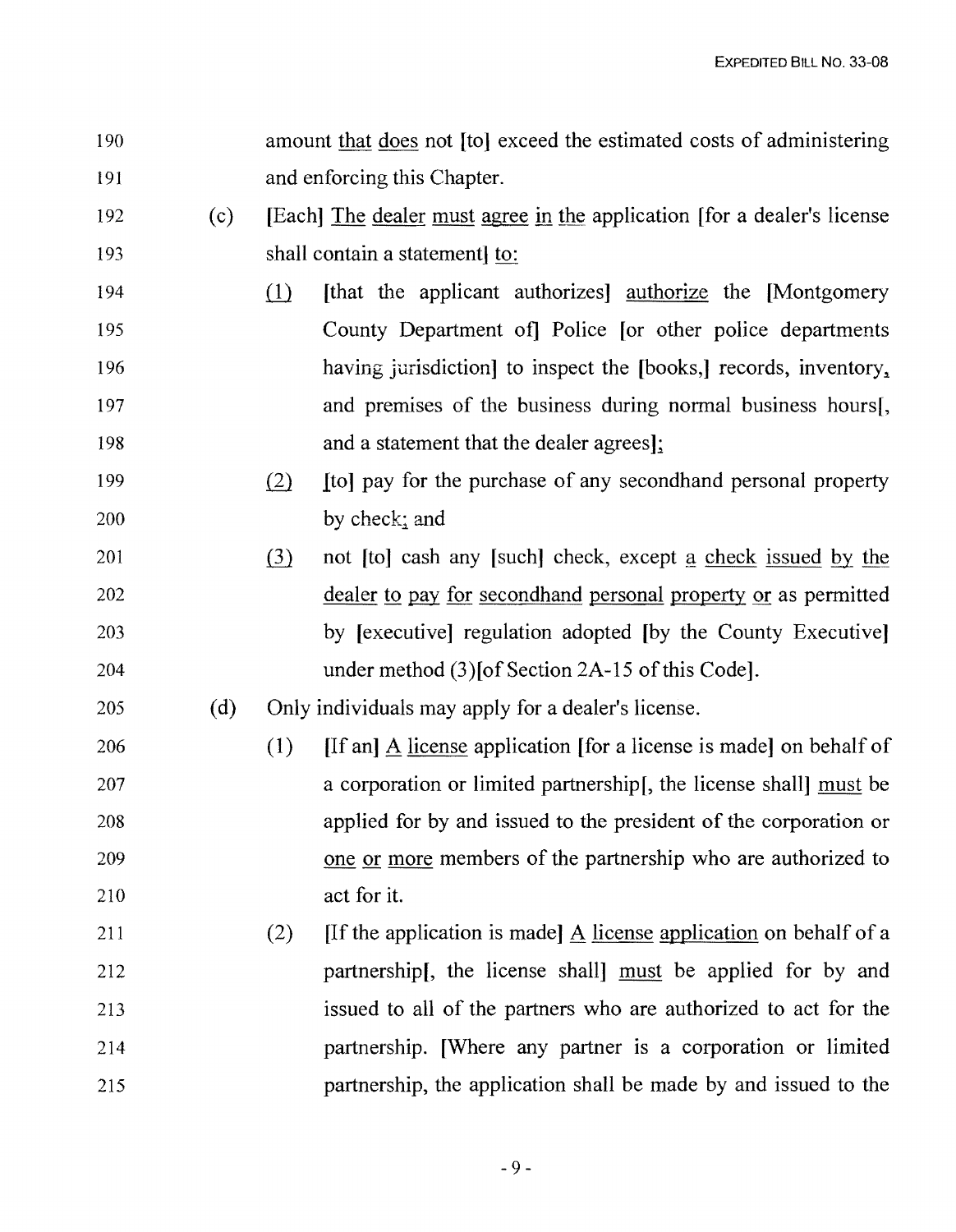| 216 |                                                                                  | president of the corporation or members of the limited                        |  |  |
|-----|----------------------------------------------------------------------------------|-------------------------------------------------------------------------------|--|--|
| 217 | partnership who are authorized to act for it.]                                   |                                                                               |  |  |
| 218 | Each individual who applies for a dealer's license under this<br>(3)             |                                                                               |  |  |
| 219 |                                                                                  | Section assumes, as an individual, all responsibilities of the                |  |  |
| 220 |                                                                                  | dealer and, as an individual, is subject to all conditions,                   |  |  |
| 221 |                                                                                  | restrictions and requirements imposed on dealers.                             |  |  |
| 222 | 44A-9.                                                                           | Payments by check.                                                            |  |  |
| 223 |                                                                                  | A dealer must pay for [the purchase of all] each item of second hand personal |  |  |
| 224 | property by check, except as permitted by [executive] regulation [adopted by the |                                                                               |  |  |
| 225 | county executive] under method $(3)$ [of section 2A-15 of this Code].            |                                                                               |  |  |
| 226 |                                                                                  | $\star$<br>÷<br>*                                                             |  |  |
| 227 | 44A-11.                                                                          | Expiration and renewal of license; prohibition on transfer.                   |  |  |
| 228 | (a)                                                                              | Each license issued under this [chapter] Chapter expires July 30 of           |  |  |
| 229 |                                                                                  | each year.                                                                    |  |  |
| 230 | (b)                                                                              | A license issued under this [chapter] Chapter may be renewed on               |  |  |
| 231 |                                                                                  | application and payment of a fee [[1]] established by [the county             |  |  |
| 232 |                                                                                  | executive by regulation [adopted] under method (3) [of section 2A-15          |  |  |
| 233 |                                                                                  | of this Code, which shall not exceed the estimated costs of                   |  |  |
| 234 |                                                                                  | administration and enforcement.                                               |  |  |
| 235 | (c)                                                                              | A license [may] must not be transferred or assigned.                          |  |  |
| 236 |                                                                                  | ÷<br>$\star$<br>∗                                                             |  |  |
| 237 | 44A-13. Hearing; appeals.                                                        |                                                                               |  |  |
| 238 | (a)                                                                              | [Before revoking, suspending or refusing to renew any license, the]           |  |  |
| 239 |                                                                                  | The Office of Consumer Protection must offer [the dealer] an                  |  |  |
| 240 |                                                                                  | applicant or licensee an opportunity for a hearing [to show cause why         |  |  |
| 241 |                                                                                  | a license should not be revoked, suspended or refused before                  |  |  |
| 242 |                                                                                  | denying, revoking, suspending, or refusing to renew a license.<br>The         |  |  |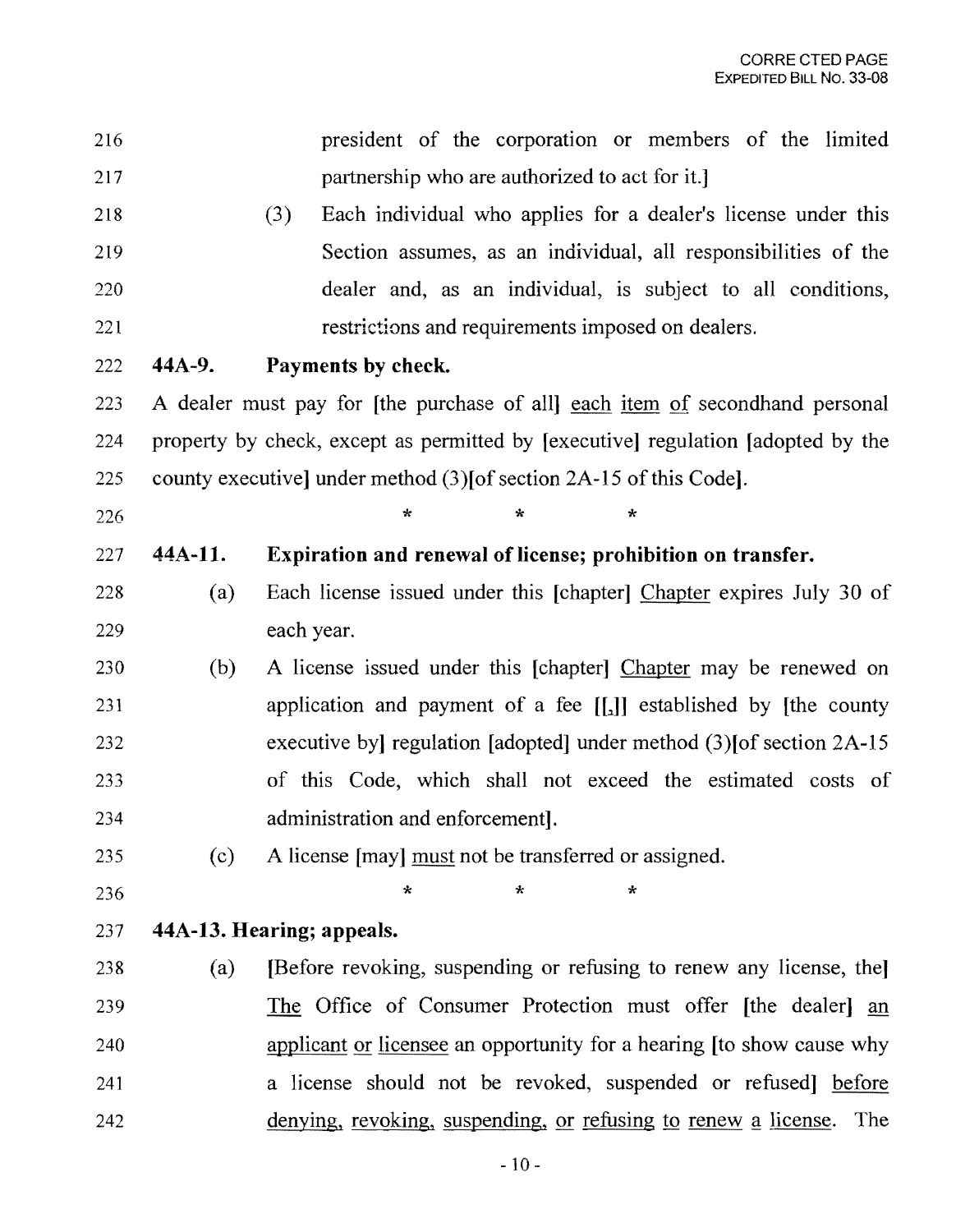- 243 Director of the Office of Consumer Protection may serve as hearing 244 officer [at the hearing,] or the Director may appoint a hearing officer. 245 The Director of the Office of Consumer Protection must give the 246 applicant or licensee [must receive at least 15 days] written notice of 247 the hearing by personal service or certified mail delivered to the last 248 address recorded in the official County registry at least 15 days before 249 the date of the hearing. The notice must:
- $250$  (1) specify the time, date and place of the hearing;
- 251 (2) [and contain sufficient information to inform the applicant or 252 licensee of the reason for denying, revoking, suspending, or 253 refusing to renew the license.
- 254 (3) The notice must specify that the applicant or licensee has a 255 right to representation by counsel; and
- 256 (4) state that the license may be denied, suspended, revoked, or 257 refused by the County.
- 258 (b) The hearing officer(, upon finding a violation of this Chapter, or the 259 violation of any of the provisions of Chapter 11 of this Code, or the 260 violation of any other applicable provision of law or regulation 261 relating to conducting business as a dealer, shall have the power to] 262 may deny, revoke, suspend, or refuse to renew the license of any 263 dealer if the hearing officer finds a violation of:
- 264 (1) this Chapter;
- $265$  (2) Chapter 11; or
- 266 (3) any other applicable law or regulation which applies to 267 conducting business as a dealer.
- 268 (c) [Any] A decision to deny, revoke, suspend, or refuse to renew a 269 license [shall] must be in writing and [shall include a statement of]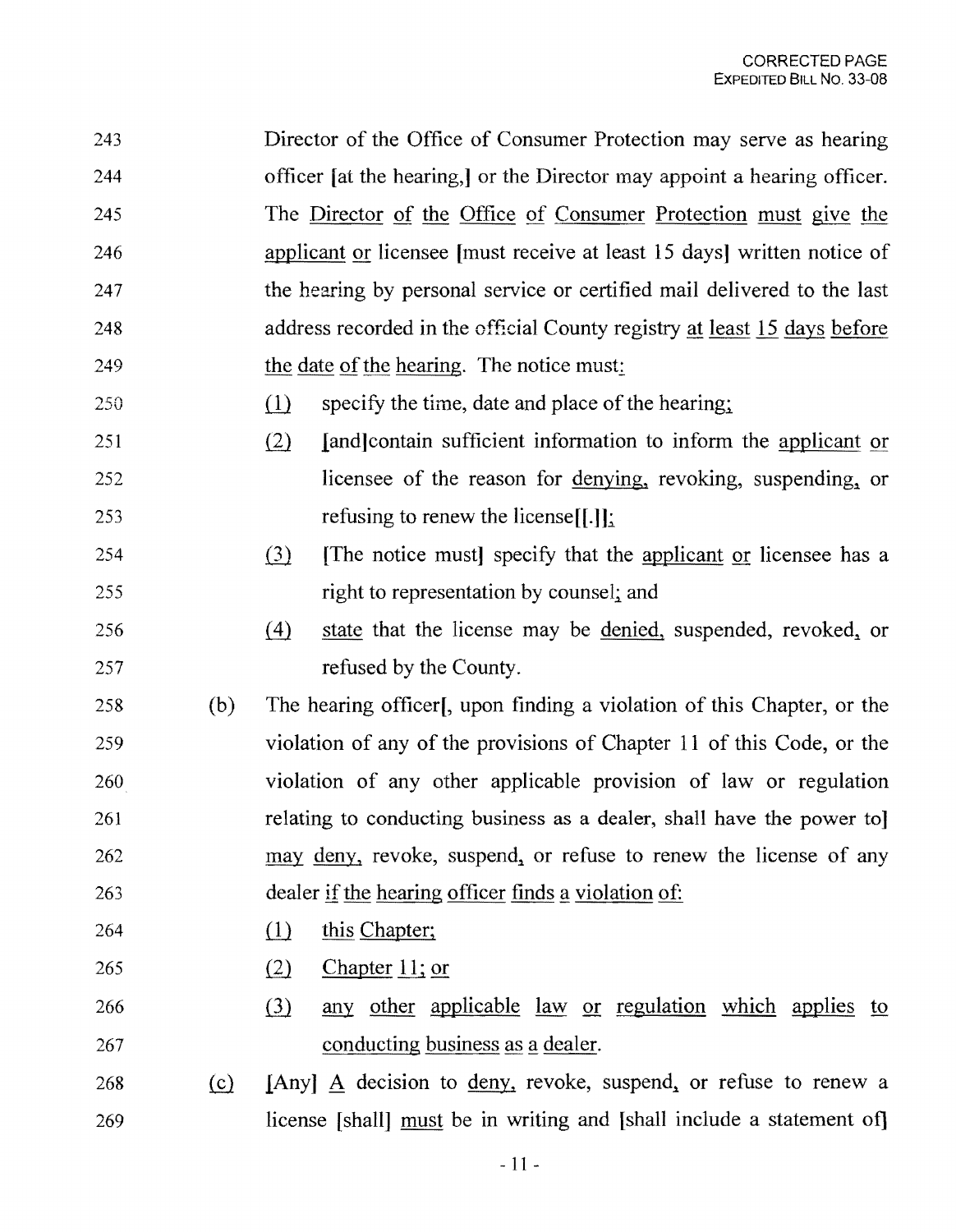270 specify the facts [upon] on which it is based. [Decisions shall] Each 271 decision must be served [upon] on the dealer by personal service or 272 [by] certified mail. [Any] A dealer aggrieved by [any] a decision to 273 deny, revoke, suspend, or refuse to renew a license may appeal to the 274 circuit court for the County in accordance with the procedure 275 prescribed for administrative appeals by the Maryland Rules of 276 Procedure.

277 44A-14. Return of licenses on suspension or revocation.

- 278 (a) If the license of [any employee or] a dealer is suspended, revoked or 279 not renewed, the [employee or] dealer must immediately return the 280 license to the Office of Consumer Protection.
- 281 (b) At the end of a suspension, the Office must return the license [shall be 282 returned to the [employee or] dealer.

### 283 44A-15. Computer reporting of information.

- 284 (a) The [Montgomery County department of police is authorized to 285 transfer] Police may maintain the information received [pursuant to] 286 under this [chapter] Chapter [into] in a computer [information system] 287 program [and to report the information in such forms as] in a form 288 that [the department of police may determine] is useful in [department] 289 of] police investigations.
- 290 (b) The Idepartment is encouraged to] Police should coordinate the form 291 and content of the information required by Section 44A-3 in order to:
- 292 (1) Iand share [such] the information with  $[cognizant]$  law 293 enforcement agencies [and] in neighboring jurisdictions;
- 294  $(2)$  [to] maximize the usefulness of [such] the recordkeeping; and
- 295 (3) make [uniform] the requirements on dealers uniform in each 296 *jurisdiction.*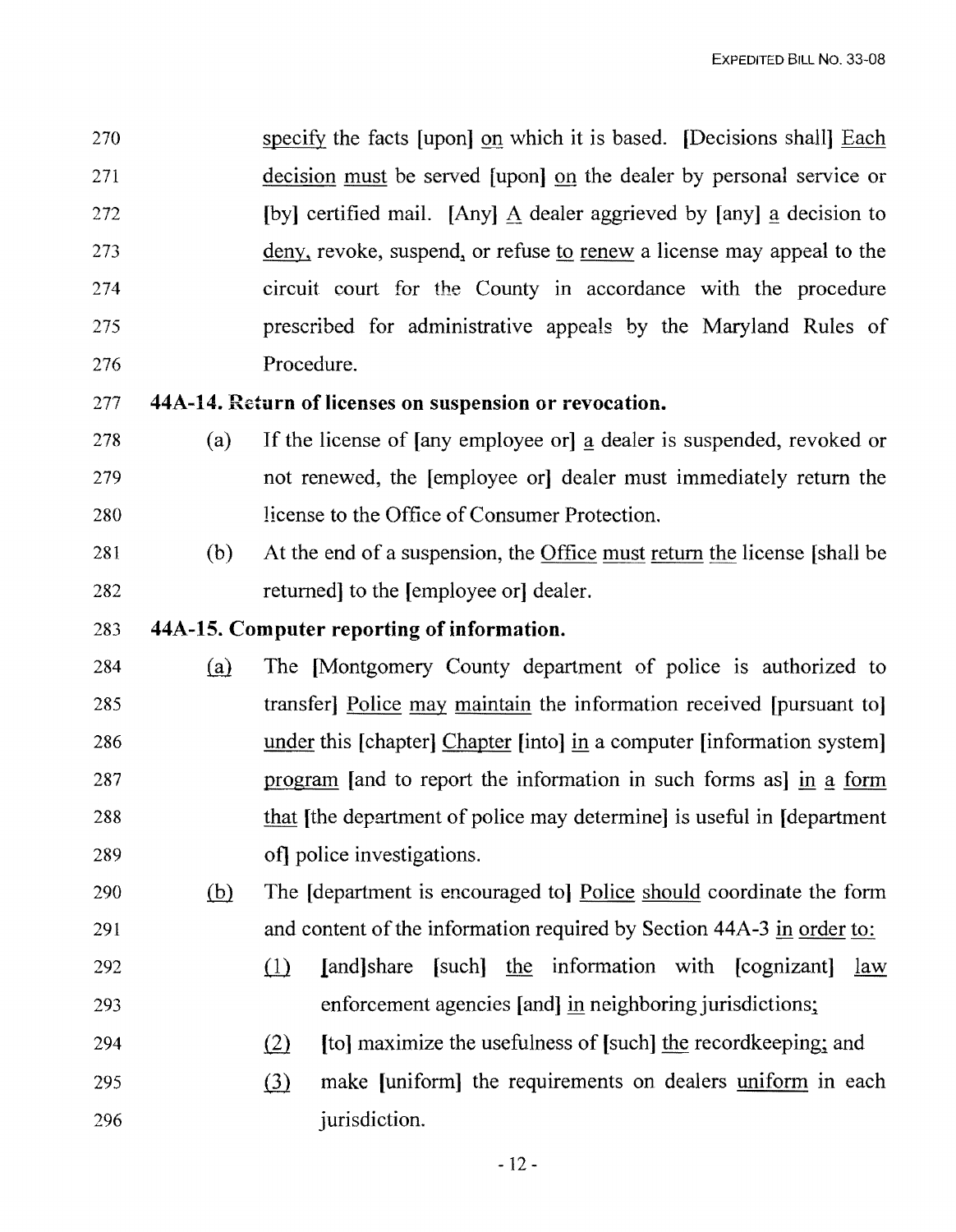## 297 **44A-16. Regulations; restitution.**

298 The [county executive shall] Executive must adopt reasonable and necessary 299 regulations under method (3)  $I(2)$  of section 2A-15 of this Code, reasonable and 300 necessary regulations for the implementation and administration of] to implement 301 and administer this [chapter1 Chapter I. These regulations1 which may [include 302 provisions providing for the county to, and the county may, authorize the County 303 to obtain restitution on behalf of an injured party.

### 304 **44A-17. Penalties.**

- 305 (a) Any person [violating any provisions of] who violates this [chapter 306 shall bel Chapter is subject to punishment for a class A violation [as 307 set forth in section 1-19 of chapter 1 of the County Code1. Each day 308 that a violation continues [shall be) is a separate offense.
- 309 (hl The Director of the Office of Consumer Protection may file an action 310 in any court with jurisdiction to enjoin any violation of this Chapter or 311 to enforce any order or decision issued under this Chapter.
- 

## 312 **Sec. 2. Expedited Effective Date.**

313 The Council declares that this legislation is necessary for the immediate 314 protection of the public interest. This Act takes effect on the date when it becomes 315 law.

- 316
- 317